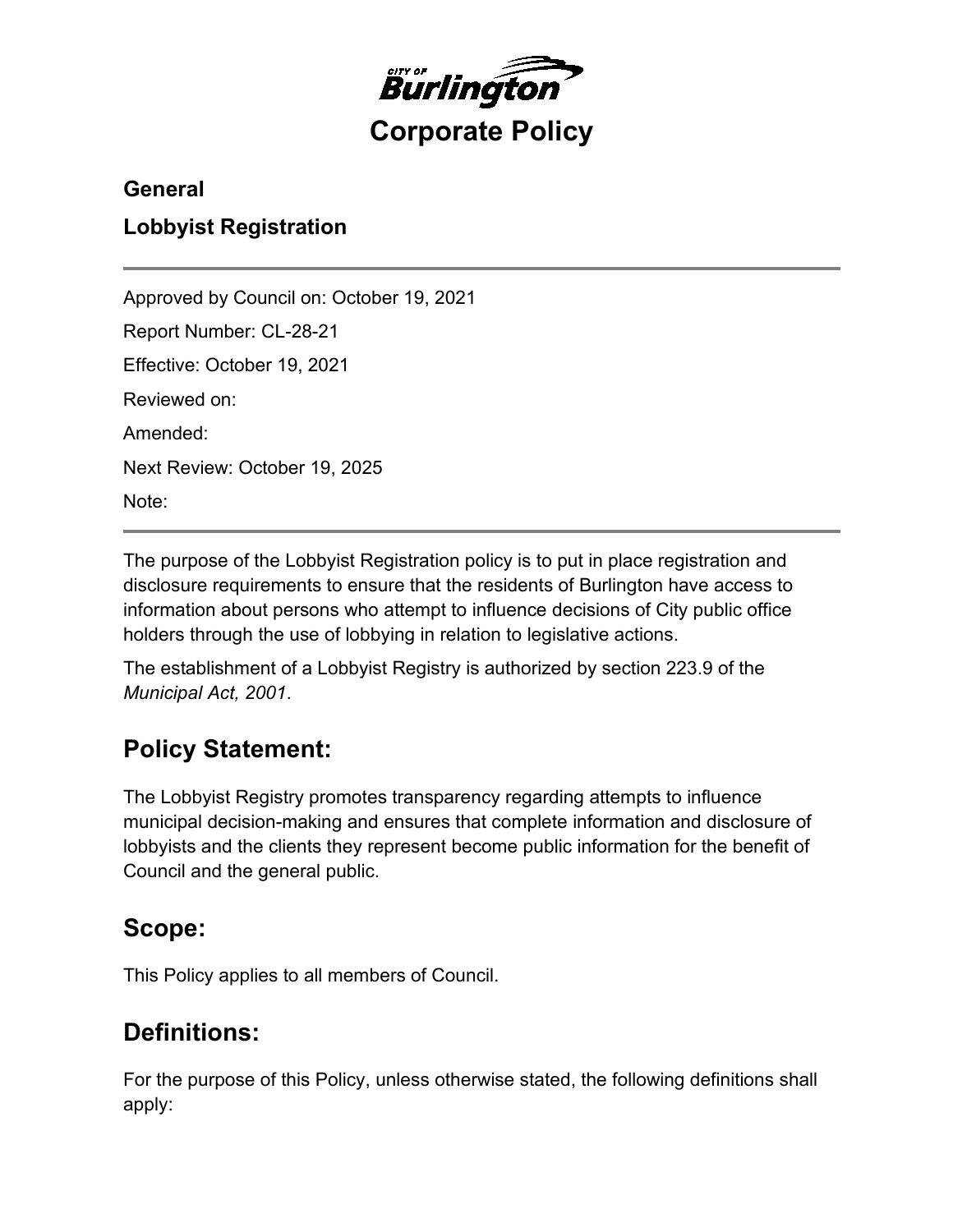"**business day**" means any day on which the City's administration buildings are open for business;

"**City**" means the City of Burlington;

"**Clerk**" means the holder of statutory officer position of City of Burlington City Clerk;

"**code of conduct**" - means the Lobbyist Code of Conduct, attached as Schedule A to this Policy;

"**communication**" means a meeting (virtual or in person);

#### "**constituent**" means

- a. with respect to the Mayor:
	- i. an individual who resides in the City; or
	- ii. an owner or operator of a business or other organization located in the City; and
- b. with respect to a Councillor:
	- iii. an individual who resides in the Councillor's ward; or
	- iv. an owner or operator of a business or other organization located in the ward.

"**Council**" means the elected Council of the City of Burlington;

"**legislative action**" means the development, introduction, passage, defeat, amendment or repeal of a bylaw, motion, resolution or the outcome of a decision on any matter before Council or a Committee of Council.

"**lobby**" means any communication with a public office holder by an individual who represents a business or financial interest with the goal of trying to influence legislative action.

"**lobbyist**" means an individual with the intent to lobbying, being a consultant lobbyist, in-house lobbyist or voluntary unpaid lobbyist and:

(a) "consultant lobbyist" means an individual who lobbies for payment on behalf of a client (another individual, a business or other entity);

(b) "in-house lobbyist" means an individual who is an employee, partner or sole proprietor and who lobbies on behalf of his or her own employer, business or other entity; and

(c) "voluntary unpaid lobbyist" means an individual who lobbies without payment on behalf of an individual, business or other entity for the benefit of the interests of the individual, business or other entity;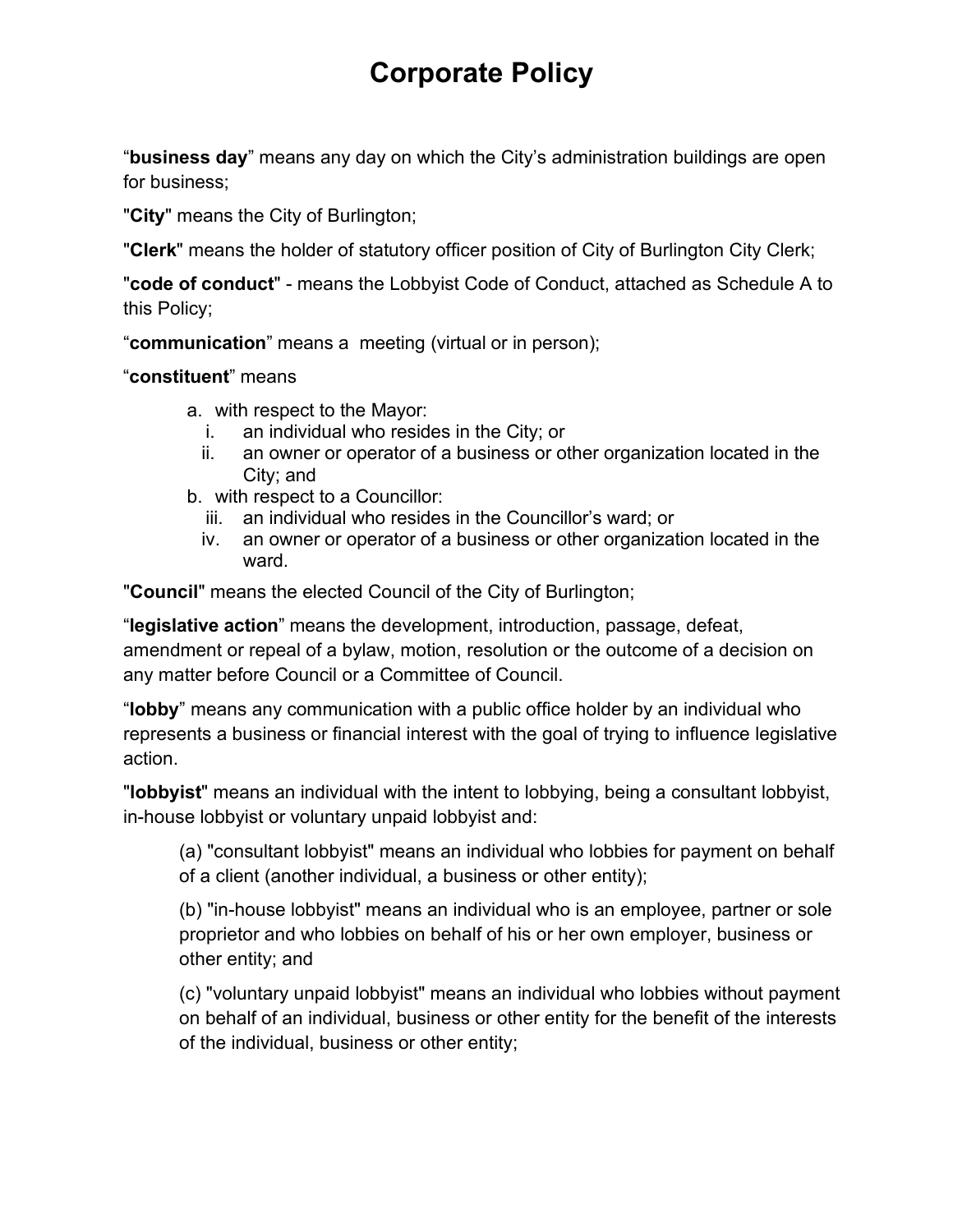"**lobbyist registry'**' means a system of registration in which registrations (returns) of persons who lobby public office holders and shall include such information as specified in subsection 3.1;

"**public office holder**" means a member of Council;

"**registration**" means a filing by a lobbyist regarding a subject matter they intends to lobby on as set out in section 2;

"**return**" means an update of a registration filed by a lobbyist as set out in subsection 3.2; and

"**undertaking**" means an undertaking by a lobbyist to lobby.

## **Objectives:**

### **1. Restrictions on Application of Policy**

- 1.1 This Policy does not apply to any of the following persons or bodies when acting in their professional official capacity:
	- a) Government or public sector, other than the City:
		- i. Members of Senate, House of Commons, legislative assemblies of provincial/territorial governments, persons on the staff of the members;
		- ii. Members of First Nations or Indian band councils, persons on the staff of the members;
		- iii. Employees or consultants retained by the Government of Canada, government of a province or territory, a First Nations or Indian band Council, federal or provincial crown corporation or other federal or provincial public agency;
		- iv. Members of a council or other statutory body, including a local board, charged with the administration of the civil or municipal affairs of a municipality in Canada other than of the City, persons or staff of the members, or officers or employees of the municipality or local board; and
		- v. Members of a national or sub-national foreign government, persons on the staff of the members, or officers, employees, diplomatic agents, consular officers or official representatives in Canada of the government.
	- b) Officials and employees of the City, the Region of Halton, the Cities of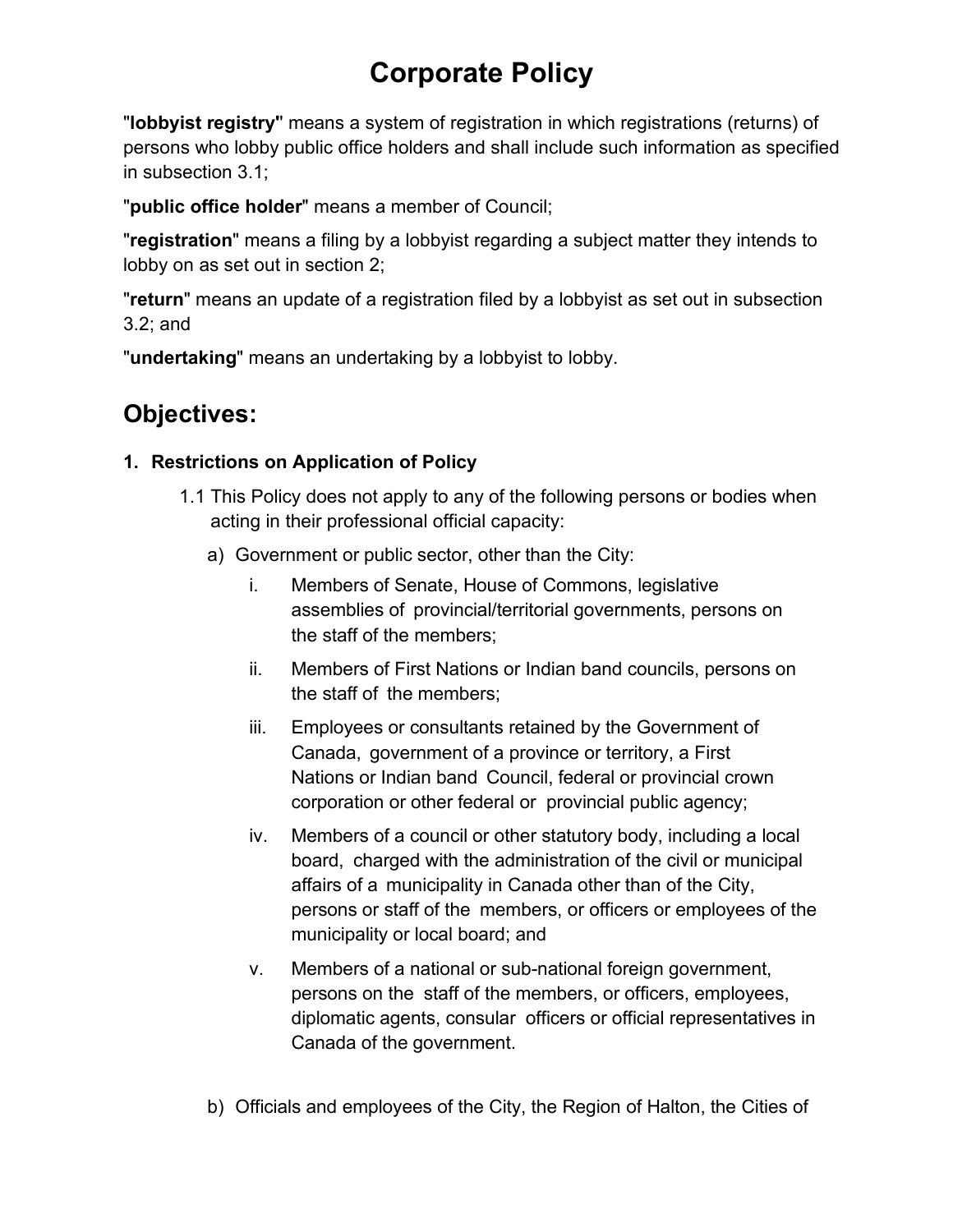Milton and Oakville and Town of Halton Hills, and other municipal bodies;

- i. Public office holders;
- ii. Officers, directors, employees of a local board of the City and acting in their public capacity;
- iii. Member of an Advisory Committee, acting in their public capacity and appointed by City Council.
- c) Publicly-Funded School Boards and educational institutions:
	- i. Halton District School Board;
	- ii. Halton Catholic District School Board;
	- iii. Conseil Scolaire Viamonde
	- iv. Conseil scolaire catholique MonAvenir, and
	- v. Universities, colleges, and other publicly-funded educational institutions.
- d) Publicly-funded Healthcare Institutions, including but not limited to:
	- i. Joseph Brant Hospital; and
	- ii. Halton Healthcare.
- e) Municipal Associations, including but not limited to**:**
	- i. Association of Municipalities Ontario; and
	- ii. Federation of Canadian Municipalities.
- 1.2 . This Policy does not apply to the following activities:
	- a) Communication that is a matter of public record or occurs during a meeting of Council, a Local Board or Committee of Council;
	- b) Communication that occurs during a public process such as a public meeting, hearing, consultation, open house or media event held or sponsored by the City or a public office holder or related to an application;
	- c) Communication restricted to a request for information;
	- d) Communication restricted to compliments or complaints about a service or program;
	- e) Communication with a public office holder by an individual on behalf of an individual, business or other organization regarding: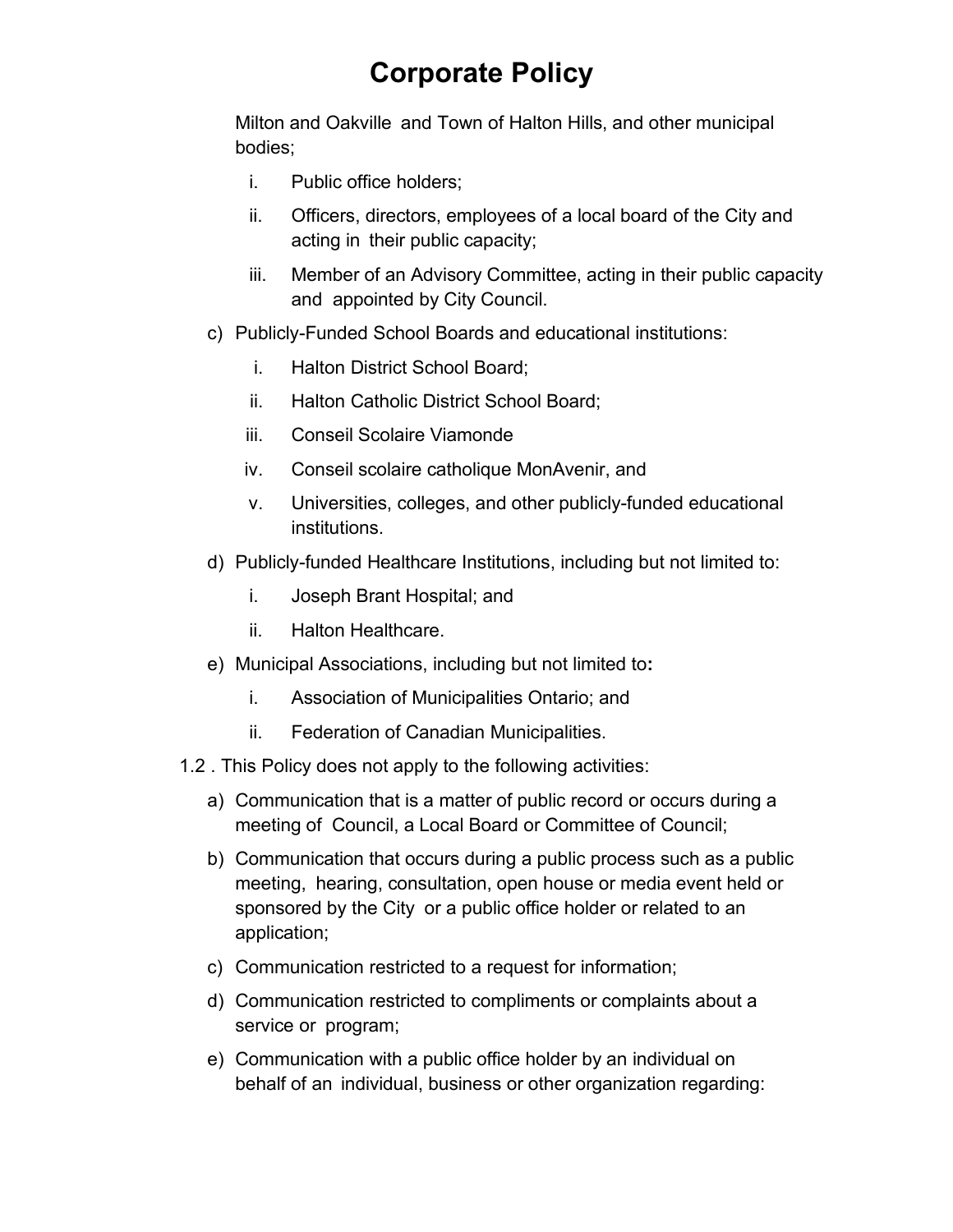- i. the enforcement , interpretation or application of any Act or bylaw by the public office holder and with respect to the individual, business or organization,
- ii. the implementation or administration of any policy, program, directive or guideline by the public office holder and with respect to the individual, business, organization,
- iii. a personal matter of the individual, business or organization, unless it is communication that is in respect of a matter that falls under the definition of lobbying, that is for the special benefit of the individual, business or organization.
- f) Communication by an applicant, an interested party or their representatives with respect to an application for service, grant, planning approval, permit or other license, permission or approval with a public office holder if the communication is restricted to providing general information on an application, including a proposed or pending application, or to inquire about the application review process.
- g) Communication with a public office holder by an individual on behalf of an individual, business or organization in direct response to a written request from the public office holder;
- h) Communication to a Member of Council by a constituent of the Member of Council, or an individual on behalf of a constituent of the Member of Council on a general neighborhood or public policy issue;
- i) Communications directly related to those City-initiated consultative meetings where an individual is participating as a stakeholder;
- j) Communication for or against a policy or program that state a position where the primary focus is broad community benefit or detriment, whether City-wide or local, and where that position would have no direct, indirect or perceived benefit to a business or financial interest of the individual, business or other organization on whose behalf the communication is undertaken,
- k) Communication regarding a financial interest by not-for-profit groups or organizations where such group or organization has no paid staff.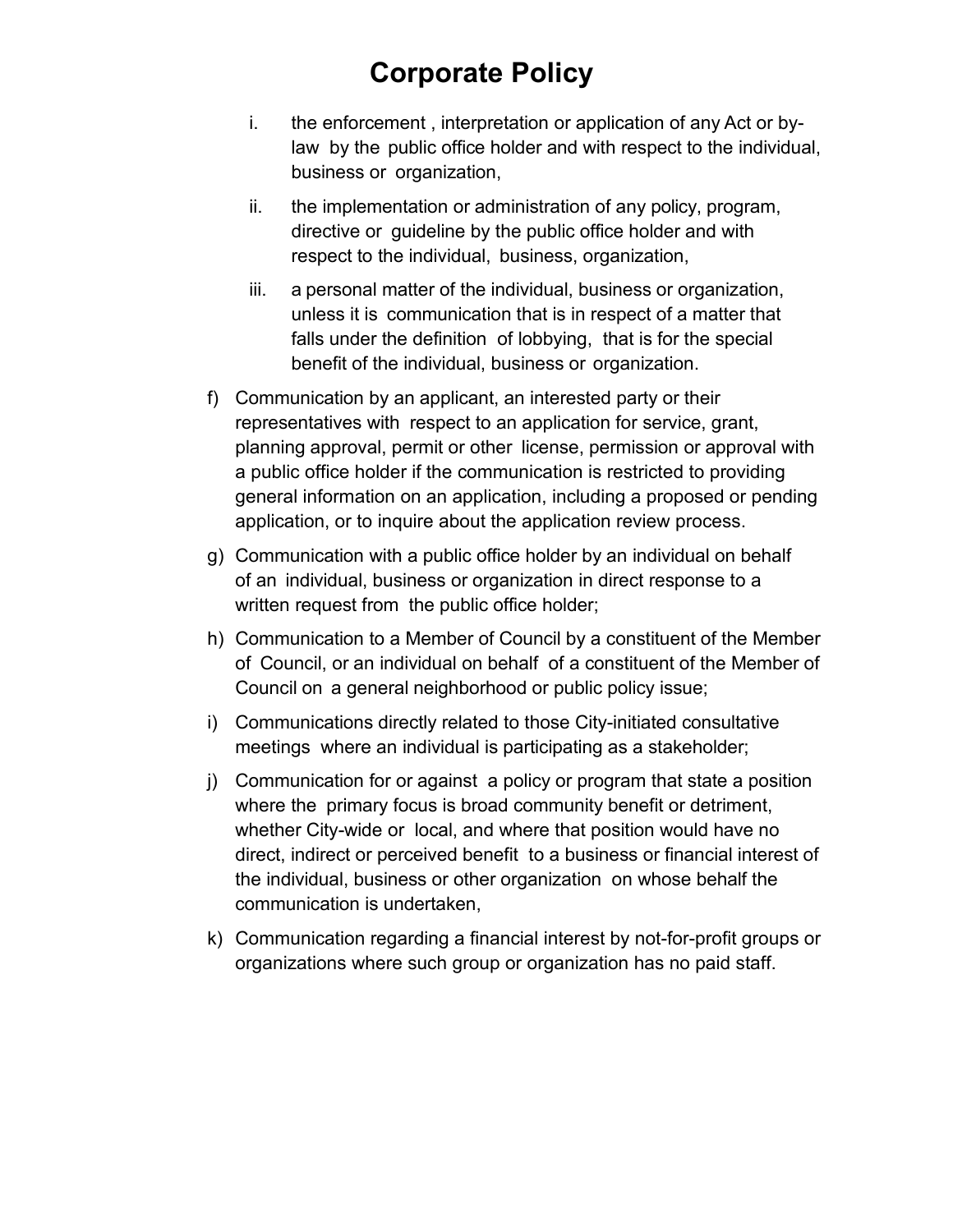#### **2. Requirement to File a Lobbyist Registration**

- 2.1 A registration in the prescribed form as per the City Clerk in accordance to this Policy and containing the information required by section 3 is to be filed with the Clerk by a lobbyist, within ten (10) days after entering into an undertaking to lobby.
- 2.2 Only one registration needs to be filed for each undertaking even though the lobbyist may, in connection with the undertaking, (a) communicate with one or more public office holders on one or more occasions, or (b) arrange one or more meetings between a public office holder and any other person.

#### **3. Form and Content of Lobbyist Registration**

- 3.1 Each registration filed under section 2 is to include the following information as applicable:
	- (a) the name, business address and contact information of the lobbyist;

(b) if they are a consultant lobbyist, in-house lobbyist or voluntary unpaid lobbyist;

(c) the name of the individual, client or other entity, including all business names under which the individual, client or other entity is operating, on whose behalf they are lobbying;

(d) the name of the individual or individuals they are lobbying;

(e) the subject matter and date on which the lobbying will start and finish, with the date on which the lobbying finishes being no more than one year after the date on which the lobbying starts;

(f) if the lobbyist has consulted with other elected or appointed officials of City employees about the undertaking;

(g) if the lobbyist has received government funding related to the undertaking; and

- (h) the names of other parties involved in the lobbying activity.
- 3.2 The Lobbyist shall set out in the registration the subject matter in respect of which the lobbyist intends to lobby on:
	- (i) each subject matter that the lobbyist will lobby on;
	- (ii) description of the issue being lobbied, including particulars of any relevant City proposal, by-law, motion, resolution, policy, program, directive, grant, or guideline;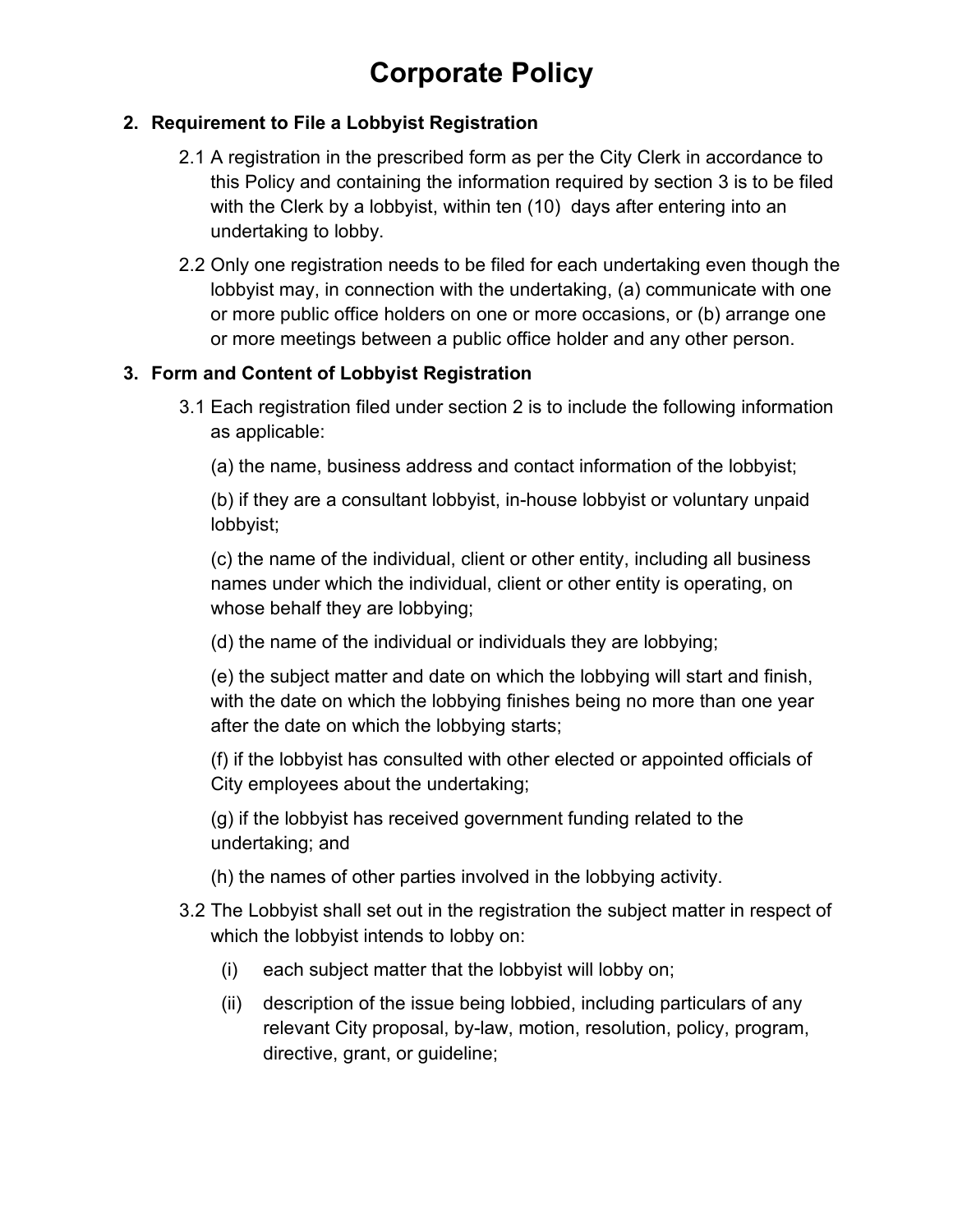- (iii) date on which the lobbying will start and finish, with the date on which the lobbying finishes being no more than twelve (12) months after the date on which the lobbying starts;
- (iv) names of public office holders being lobbied.
- 3.3 A lobbyist shall file a return updating any change their registration within ten (10) business days of the change taking place.
- 3.4 The subject matter shall be closed once lobbying is complete or within twelve (12) months of lobbying commencing, whichever is sooner.
- 3.5 The lobbyist shall close the subject matter registration they have filed not later than thirty (30) days after the completion or termination of the lobbying activity.
- 3.6 The lobbyist is solely responsible for meeting the requirements with respect to registrations and returns set out in this section.

#### **4. Responsibilities of the Lobbyist**

- 4.1 An individual with the intent to lobby must file registration if they intend to lobby public office holders at the City of Burlington in accordance with this Policy.
- 4.2 An individual who lobbies shall register their activity no later than ten (10) business days after the lobbying takes place.
- 4.3 Lobbyists must disclose if they have held a public office holder position at the City and the date the individual ceased to hold the position.
- 4.4 Lobbyists must disclose if they hold a position on a local board of the City. and,
- 4.5 Lobbyists must adhere to the Code of Conduct, attached as Schedule "A" to this Policy, during the conduct of lobbying activities with public office holders.

#### **5. Responsibility of the Public Office Holders**

- 5.1 The Public Office Holder is responsible for:
	- i) Advising individuals with an intent to lobby of the City's Corporate Policy on Lobbyist Registration; and
	- ii) Not commencing, or alternatively ceasing, lobbying-related communication with an individual who has the intent to lobby who has not filed a registration in accordance with section 2 of this Policy.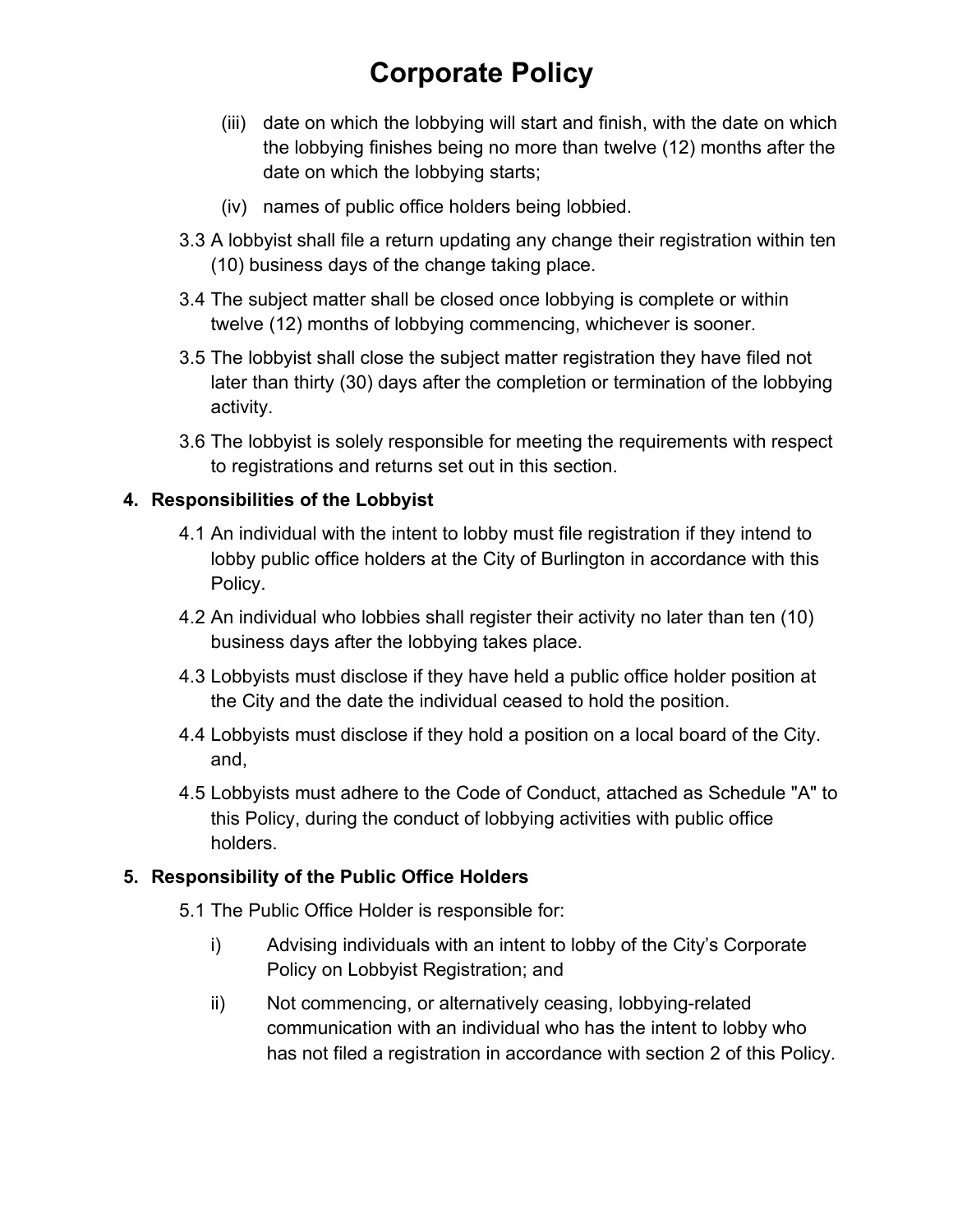#### **6. Certification of Registration and Date of Receipt**

- 6.1 An individual who submits a registration, to the Clerk under this Policy is to certify: (a) on the document; or (b) in the manner specified by the Clerk, if the document is submitted in electronic or other form under section 7, that, to the best of the individual's knowledge and belief, the information contained in the document is true.
- 6.2 Subject to sections 7.2 and 8.5, for the purposes of this Policy the date on which a registration is received by the Clerk is the date on which the return is considered to have been filed.

#### **7. Submission of Documents in Electronic of Other Form**

- 7.1 A registration that is required to be submitted to the Clerk under this Policy may be submitted in electronic or other form by the means and in the manner specified by the Clerk.
- 7.2 For the purposes of this Policy, any registration or other document that is submitted in accordance with section 7.1 is deemed to be received by the Clerk at the time provided for in this Policy.

#### **8. Duties of the Clerk**

- 8.1 The Clerk will establish and maintain a registry in which a record of all registrations submitted to the Clerk under this Policy is to be kept.
- 8.2 The registry will be organized in the manner and kept in the form as the Clerk may determine to be reasonable.
- 8.3 The Clerk may do one or more of the following:
	- (a) verify the information contained in the registration;

(b) subject to section 8.4, refuse to accept a registration that does not comply with the requirements of this Policy or that contains information not required to be supplied or disclosed under this Policy;

(c) delegate, in writing, to a person employed in the Clerk's office any of the Clerk's functions under this Policy; and

(d) authorize a person to whom functions are delegated under subsection (c) to subdelegate those functions to another person employed in the Clerk's office.

8.4 On refusing to accept a return or other document under section 8.3(b), the Clerk will:

(a) inform the individual who submitted it of the refusal and the reason(s); and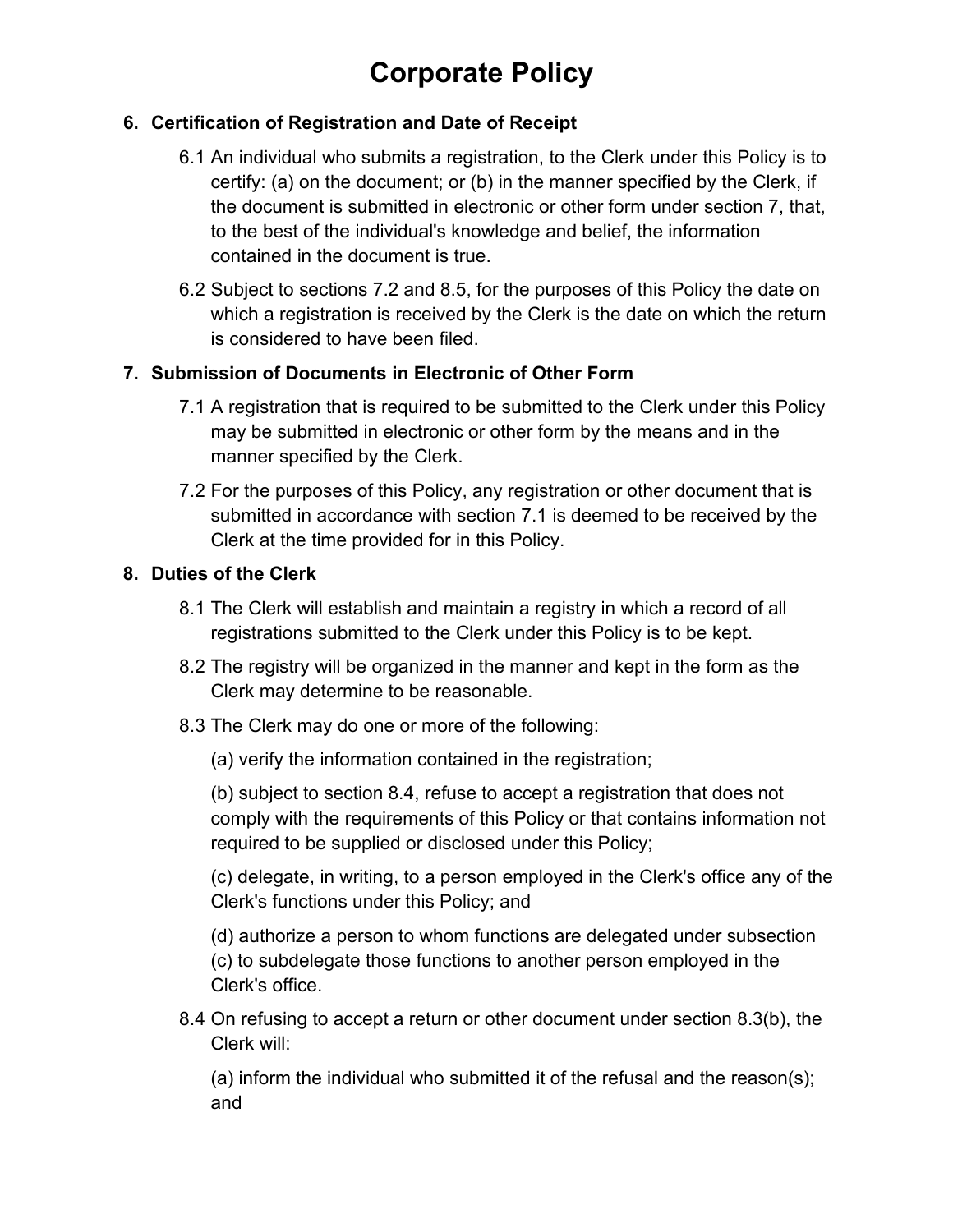(b) allow a reasonable extension of the time set under this Policy for filing the registration if that individual cannot reasonably be expected to file another registration immediately.

8.5 A registration that is filed within the time allowed under section 8.4(b) and is accepted by the Clerk in place of one refused under section 8.3(b) is deemed to have been filed or submitted, as the case may be, on the date the Clerk received the one that was refused.

#### **9. Public Access to Registry**

9.1 The Lobbyist Registry shall be available for public inspection through electronic, web-based access at all reasonable times.

### **Principles:**

The Lobbyist Registry supports the transparency, accountability and integrity of the government decision-making process.

The Lobbyist Registry promotes open dialogue between the many stakeholders that complement our community and increases customer service and information sharing.

### **References:**

Municipal Act, 2001 R.S.O. City of Burlington Accountability and Transparency Corporate Policy City of Burlington Code of Good Governance City of Burlington Code of Conduct for Local Boards and Committees

### **Roles:**

### **Accountable:**

The City Clerk is accountable for the timely review, updating and disseminating of the Policy across the organization.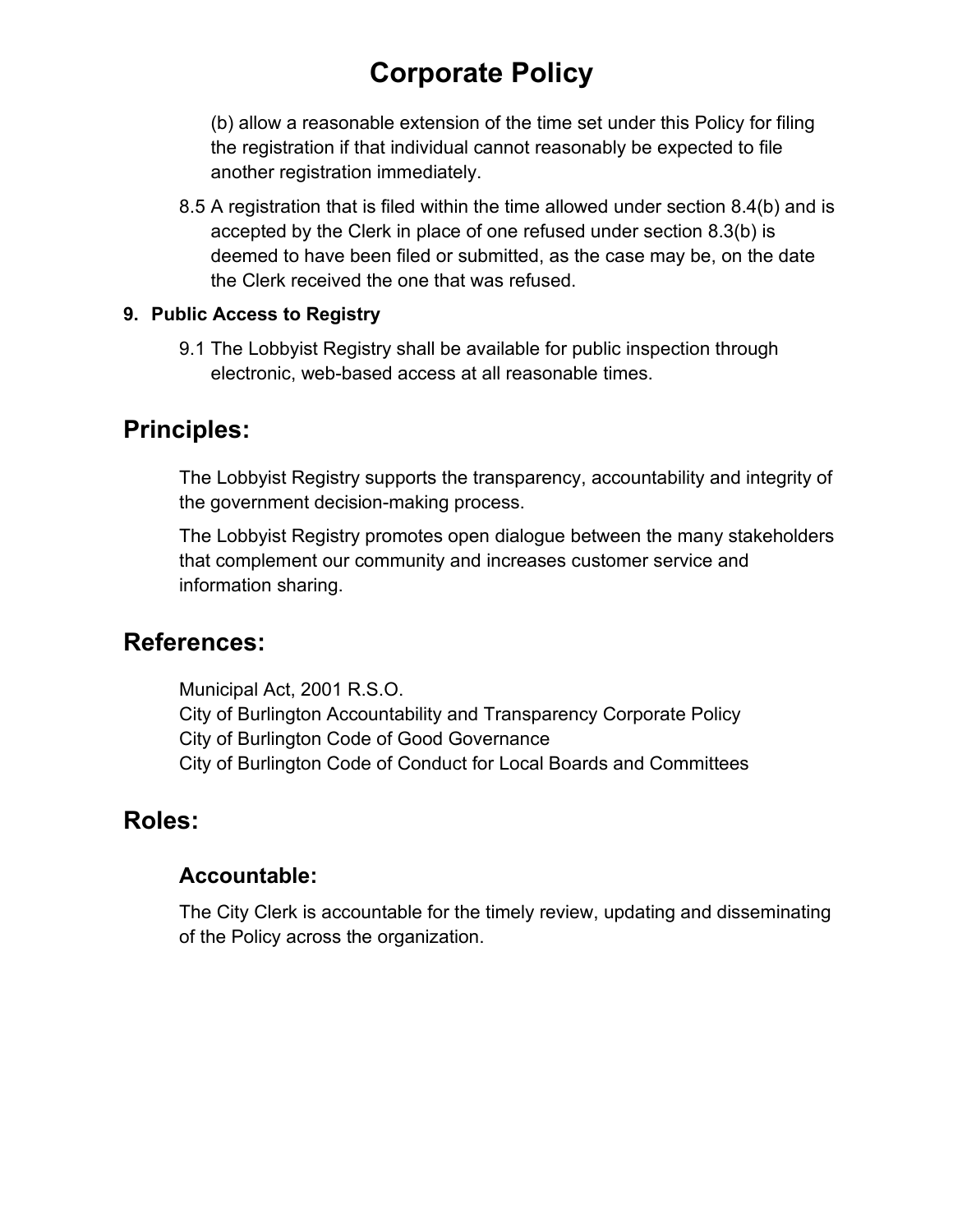### **Responsible:**

Staff in the Office of the City Clerk are responsible for administering the Lobbyist Registration program. The Councillors' Assistants and Mayor's Office staff are responsible for facilitating the process and communicating the requirements of the Policy to individuals contacting Members of Council.